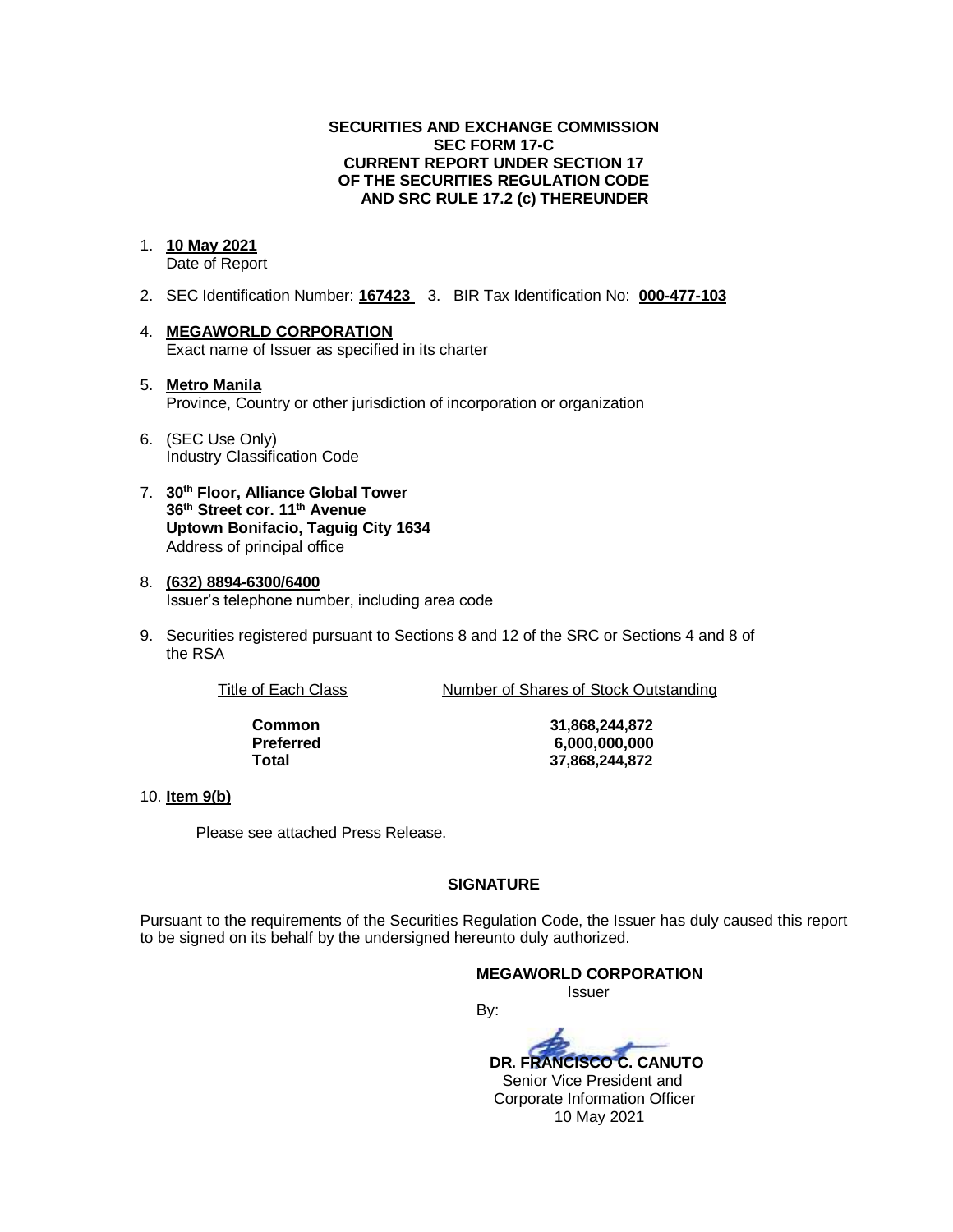

## **MEGAWORLD DOMINATES ILOILO OFFICE MARKET WITH 70% MARKET SHARE**

### *Company achieves 100% occupancy in its 100,000-square meter PEZA-accredited office spaces in Iloilo Business Park even during the pandemic*

*MANILA, Philippines, May 10, 2021 -* Megaworld, the largest office lessor in the country, reports that it is now dominating the office leasing market in Iloilo City, with a remarkable 70% market share based on an internal study conducted in April.

As of end-April this year, the company has a total leasable office portfolio of 100,000 square meters in its nine (9) completed office towers inside the 72-hectare Iloilo Business Park, the company's premier township development in the city.

These office towers include *One Techno Place*, *Two Techno Place, Three Techno Place, One Global Center, Two Global Center, Festive Walk 1B, Richmonde Tower, One Fintech Place,* and *Two Fintech Place.* 

To date, all office towers are 100% occupied by mostly Business Process Outsourcing (BPO) companies, which Megaworld helped bring to Iloilo for the first time.

"In the middle of the strict lockdowns last year, we have received inquiries for available office spaces in Iloilo Business Park. Quite a number of our existing clients in Metro Manila have had strong interests about expanding in Iloilo. And they were very particular about being inside Iloilo Business Park," reveals Roland Tiongson, first vice president, Megaworld Premier Offices.

Currently, offices at Iloilo Business Park host BPO companies that cater to healthcare, insurance and finance, security, and customer service, among others.

Last year alone, Megaworld closed lease deals with seven (7) companies that are either firsttime locators or existing locators looking for expansion spaces in Iloilo, totaling to almost 28,000 square meters of office spaces.

"Iloilo Business Park covered around 20% of our total office lease transactions in 2020. This is now the brightest spot in our office leasing business, and we are very happy that our Iloilo township has been an attractive location to many multinational companies," adds Tiongson.

The company is currently constructing its  $10<sup>th</sup>$  office development in Iloilo Business Park, the 12-storey *Enterprise One,* which will be the tallest office tower in the township once completed by 2023.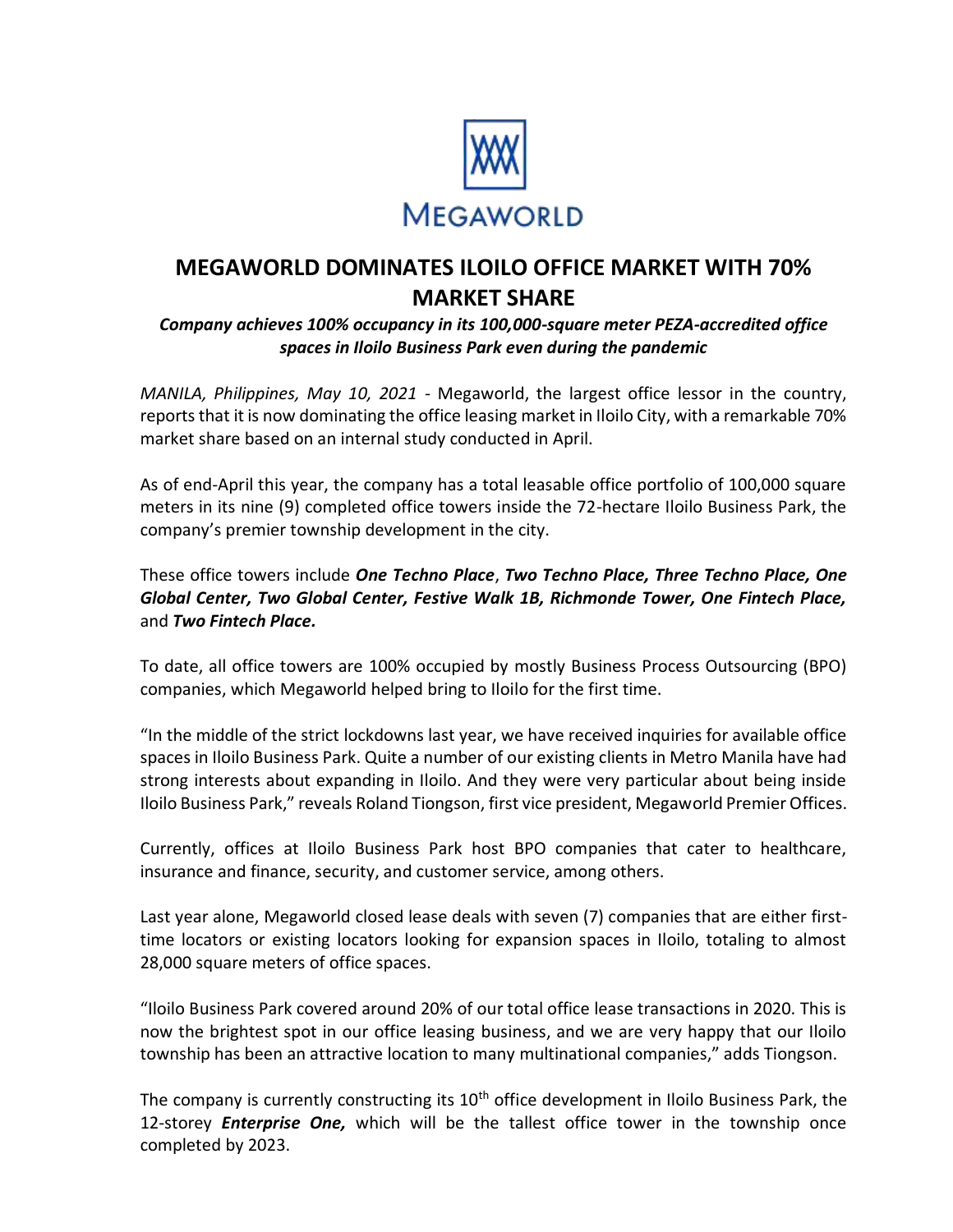Built on the historic spot of the Old Iloilo Airport, Iloilo Business Park is the biggest masterplanned and integrated urban township in the entire Iloilo City that is home to several residential condominiums, shopping mall and commercial centers, hotels, office towers, museum, leisure parks, transport terminal, and even the region's largest convention center. It has been recognized asthe country's *'Best Township Development'* during the 2018 Philippines Property Awards.

Megaworld ended 2020 with rental revenues reaching P10.4-billion, and a total leasable office inventory of 1.4 million square meters, excluding office spaces for sale. ###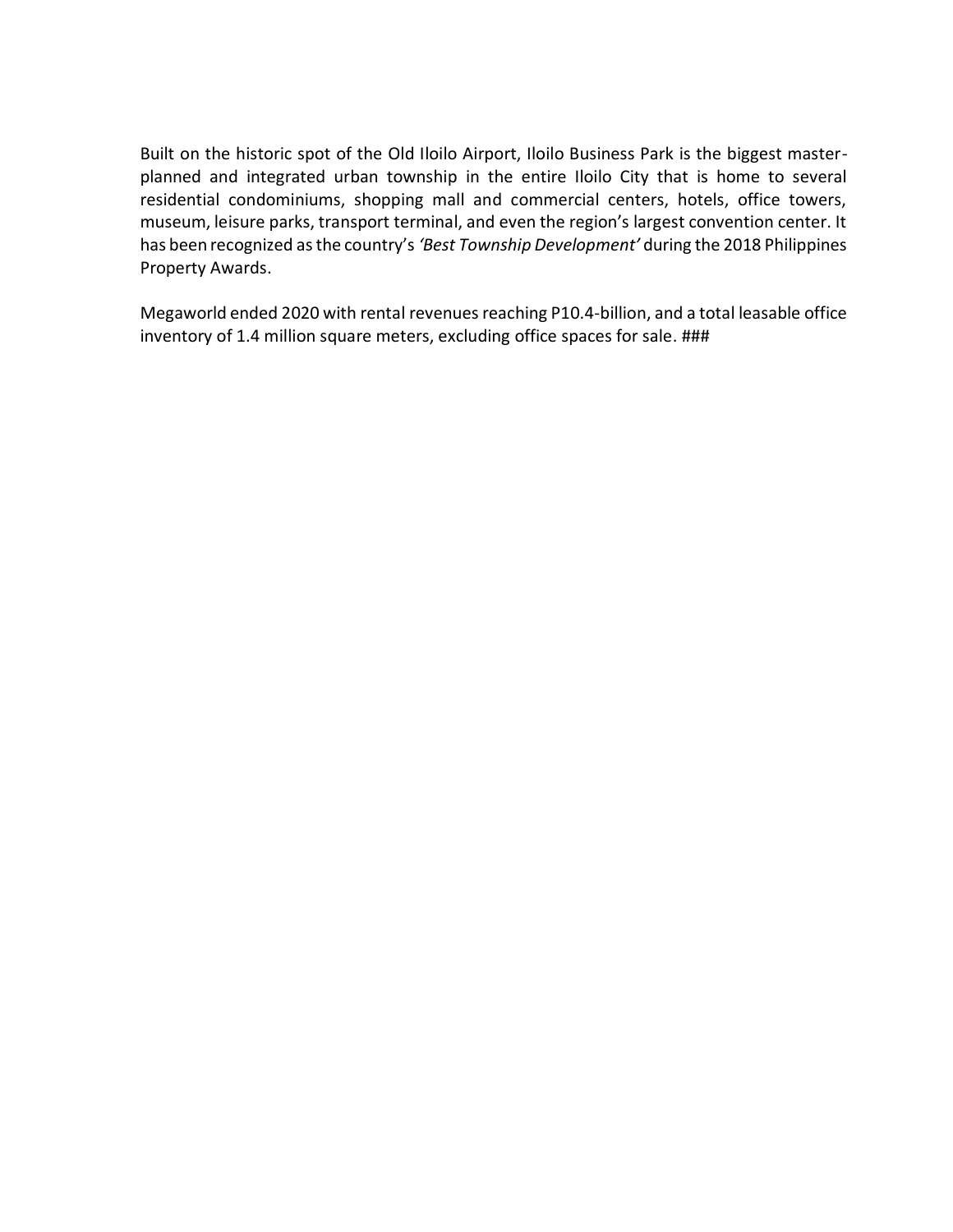# **SECURITIES AND EXCHANGE COMMISSION SEC FORM 17-C**

### **CURRENT REPORT UNDER SECTION 17 OF THE SECURITIES REGULATION CODE AND SRC RULE 17.2(c) THEREUNDER**

| 1. Date of Report (Date of earliest event reported)<br>May 10, 2021                                                                                                    |                                                                                                   |  |
|------------------------------------------------------------------------------------------------------------------------------------------------------------------------|---------------------------------------------------------------------------------------------------|--|
| 2. SEC Identification Number                                                                                                                                           |                                                                                                   |  |
| 167423                                                                                                                                                                 |                                                                                                   |  |
| 3. BIR Tax Identification No.                                                                                                                                          |                                                                                                   |  |
| 000-477-103                                                                                                                                                            |                                                                                                   |  |
| 4. Exact name of issuer as specified in its charter                                                                                                                    |                                                                                                   |  |
| <b>MEGAWORLD CORPORATION</b>                                                                                                                                           |                                                                                                   |  |
| 5. Province, country or other jurisdiction of incorporation                                                                                                            |                                                                                                   |  |
| <b>Metro Manila</b>                                                                                                                                                    |                                                                                                   |  |
| 6. Industry Classification Code(SEC Use Only)                                                                                                                          |                                                                                                   |  |
| 7. Address of principal office<br>30th Floor, Alliance Global Tower 36th Street cor. 11th Avenue Uptown Bonifacio,<br><b>Taguig City</b><br><b>Postal Code</b><br>1634 |                                                                                                   |  |
| 8. Issuer's telephone number, including area code<br>(632) 8894-6300/640                                                                                               |                                                                                                   |  |
|                                                                                                                                                                        | 9. Former name or former address, if changed since last report                                    |  |
| N/A                                                                                                                                                                    |                                                                                                   |  |
|                                                                                                                                                                        | 10. Securities registered pursuant to Sections 8 and 12 of the SRC or Sections 4 and 8 of the RSA |  |
| <b>Title of Each Class</b>                                                                                                                                             | Number of Shares of Common Stock Outstanding and Amount of Debt Outstanding                       |  |
| Common                                                                                                                                                                 | 31,868,244,872                                                                                    |  |
| Preferred                                                                                                                                                              | 6,000,000,000                                                                                     |  |
|                                                                                                                                                                        | 11. Indicate the item numbers reported herein                                                     |  |
| Item $9(b)$                                                                                                                                                            |                                                                                                   |  |

The Exchange does not warrant and holds no responsibility for the veracity of the facts and representations contained in all corporate disclosures, including financial reports. All data contained herein are prepared and submitted by the disclosing party to the Exchange, and are disseminated solely for purposes of information. Any questions on the data contained herein should be addressed directly to the Corporate Information Officer of the disclosing party.